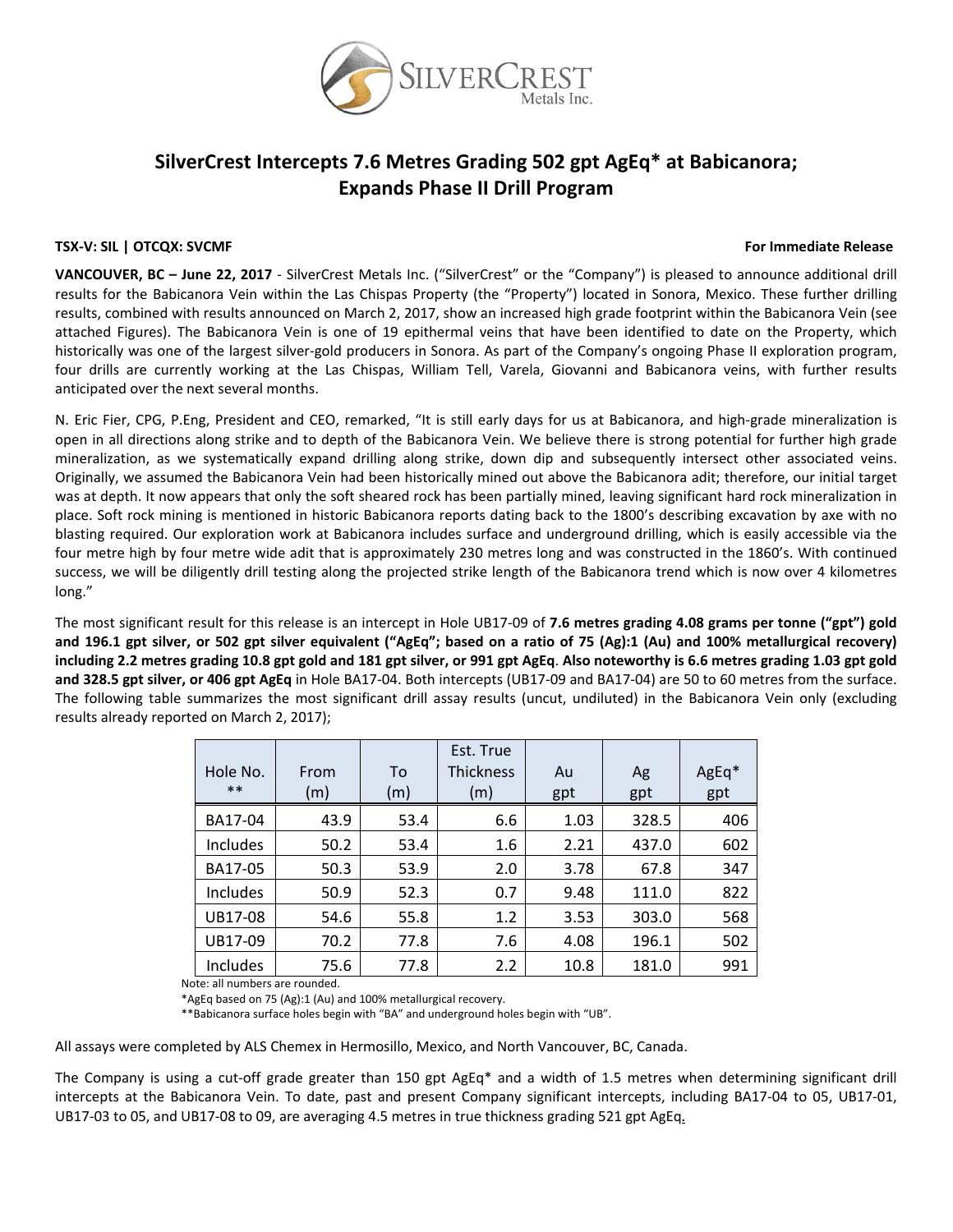Babicanora holes BA17‐01 to 03 intercepted low grade mineralization (halo) including 30 metres near surface of 33 gpt Ag (see attached Figures). Hole UB17‐06 and 07 were specifically drilled in the opposite direction of the Babicanora Vein testing footwall mineralization. Hole UB17‐07 intersected a high grade footwall vein with a true thickness of 0.7 metres grading 2.21 gpt Au and 401 gpt Ag or 566 gpt AgEq. Since this footwall vein appears to be mineralized in core, underground and on surface for a strike length of at least 400 metres, it has been named the "Babicanora FW Vein".

Initially, the Company outlined its Phase II exploration program to include an 8,000 to 10,000 metre underground and surface core drill program. Given the positive drill results to date and continued geological knowledge and understanding of the trends in the area, SilverCrest has expanded this program. To date, the Company has drilled 14,205 metres (62 holes) at both the Las Chispas and Babicanora areas. Thirty‐seven (37) holes, totalling 10,085 metres, were drilled in the Las Chispas area, including Las Chispas Main, William Tell, Giovanni, Espiritu Santo and Varela veins. Twenty‐five (25) holes, totalling 4,120 metres, were drilled from both surface and underground into the Babicanora area, including the Babicanora Main and Babicanora FW veins.

The Company plans to drill an additional 3,500 metres in Phase II by the end of July 2017, at which point the Company will proceed with a break from surface drilling and underground drilling at Babicanora while commencing underground drilling at Las Chispas Main Vein. This will allow SilverCrest to compile all Phase II information for review, announce further results, and plan work for the second half of 2017 ("H2 2017"). Besides core drilling, other ongoing exploration work at Las Chispas includes; finishing underground rehabilitation in H2 2017 (approximately 10 of 11.5 kilometres have been re‐opened to date), underground channel sampling of the Las Chispas Main Vein, possible extension and rehabilitation of the Babicanora adit for another 150 to 250 metres, expanded surface mapping and sampling in the district, initial metallurgical work, and auger drilling to determine accurate volumetrics and grade of historic dumps. All ongoing work will be analyzed during H2 2017 for a possible resource estimation and bulk sample plan.

The Qualified Person under National Instrument 43‐101 Standards of Disclosure for Mineral Projects for this news release is N. Eric Fier, CPG, P.Eng, and President and CEO for SilverCrest, who has reviewed and approved its contents.

### **ABOUT SILVERCREST METALS INC.**

SilverCrest is a Canadian precious metals exploration company headquartered in Vancouver, BC, that is focused on new discoveries, value‐added acquisitions and targeting production in Mexico's historic precious metal districts. The Company is led by a proven management team in all aspects of the precious metal mining sector, including the pioneering of a responsible "phased approach" business model taking projects through discovery, finance, on time and on budget construction, and production with subsequent increased value to shareholders.

#### *FORWARD‐LOOKING STATEMENTS*

This news release contains "forward-looking statements" within the meaning of Canadian securities legislation. These include, without limitation, statements with respect to: the strategic plans, timing and expectations for the Company's exploration, rehabilitation and drilling programs of the Las Chispas Property, including initial extraction program for bulk sample testing and preparation of an initial resource estimate; information with respect to high grade areas and size of veins projected from underground sampling results and drilling results; and the accessibility of future mining at the Las Chispas Property. Such forward-looking statements or information are based on a number of assumptions, which may prove to be incorrect. Assumptions have been made regarding, among other things: the conditions in general economic and financial markets; availability of skilled labour; timing and amount of expenditures related to rehabilitation and drilling programs; and effects of regulation by governmental agencies. The actual results could differ materially from those anticipated in these forward-looking statements as a result of risk factors including: the timing and content of work programs; results of exploration activities; the interpretation of drilling results and other geological data; receipt, maintenance and security of permits and mineral property titles; environmental and other regulatory risks; project cost overruns or unanticipated costs and expenses; and general market and industry conditions. Forward-looking statements are based on the expectations and opinions of the Company's management on the date the statements are made. The assumptions used in the preparation of such statements, although considered reasonable at the time of preparation, may prove to be imprecise and, as such, readers are cautioned not to place undue reliance on these forwardlooking statements, which speak only as of the date the statements were made. The Company undertakes no obligation to update or revise any forward-looking statements included in this news release if these beliefs, estimates and opinions or other circumstances should change, except as *otherwise required by applicable law.*

*N. Eric Fier, CPG, P.Eng President & CEO SilverCrest Metals Inc.*

#### **For Further Information:**

| <b>SilverCrest Metals Inc.</b>      |                                        |  |  |  |
|-------------------------------------|----------------------------------------|--|--|--|
| Contact:                            | <b>Fred Cooper, Investor Relations</b> |  |  |  |
| Telephone:                          | +1 (604) 694-1730                      |  |  |  |
| Fax:                                | +1 (604) 694-1761                      |  |  |  |
| Toll Free:                          | 1-866-691-1730 (Canada & USA)          |  |  |  |
| Email:                              | info@silvercrestmetals.com             |  |  |  |
| Website:                            | www.silvercrestmetals.com              |  |  |  |
| 570 Granville Street, Suite 501     |                                        |  |  |  |
| Vancouver, British Columbia V6C 3P1 |                                        |  |  |  |

Neither TSX Venture Exchange nor its Regulation Services Provider (as defined in the policies of the TSX Venture Exchange) accepts responsibility for the adequacy or accuracy of this release.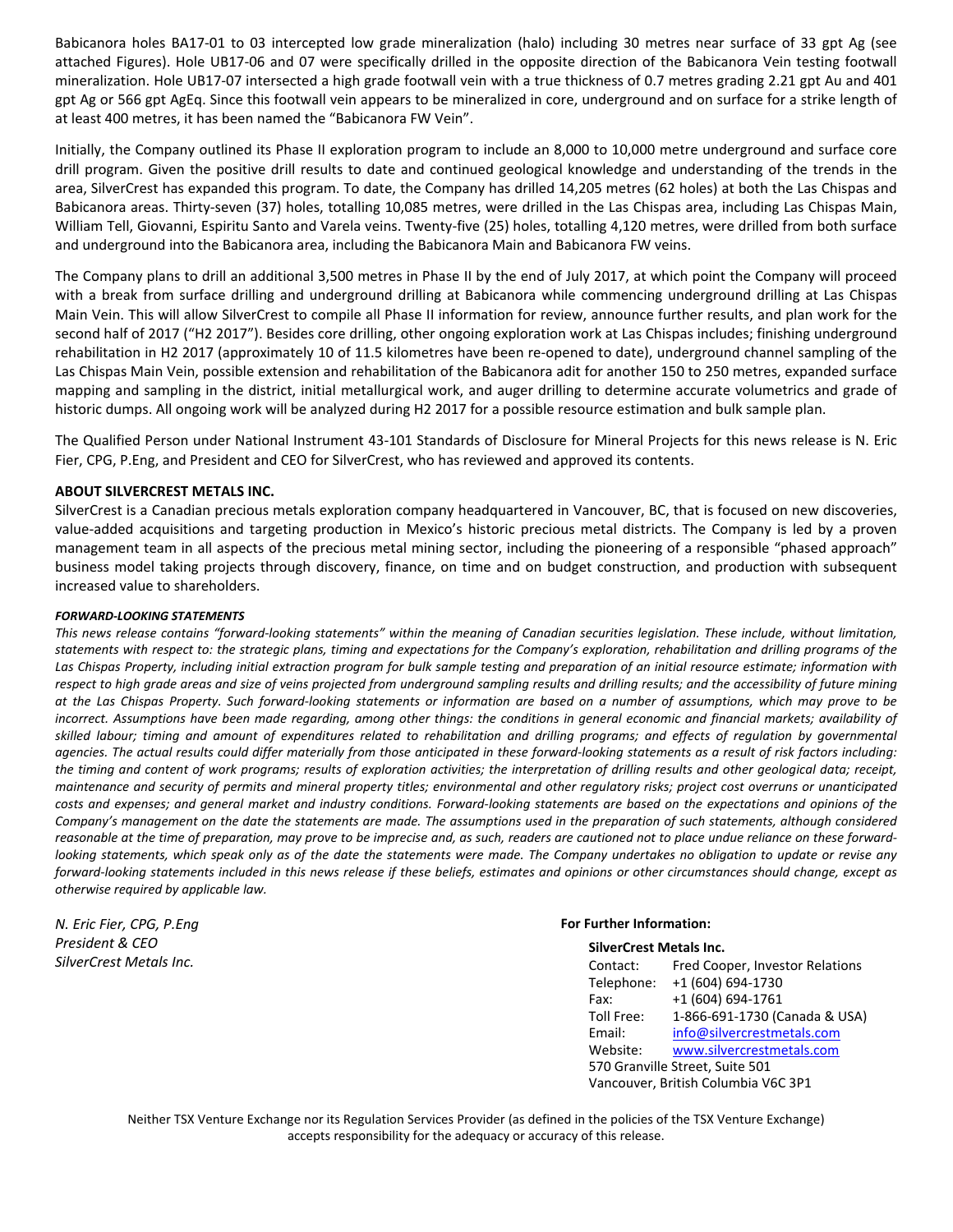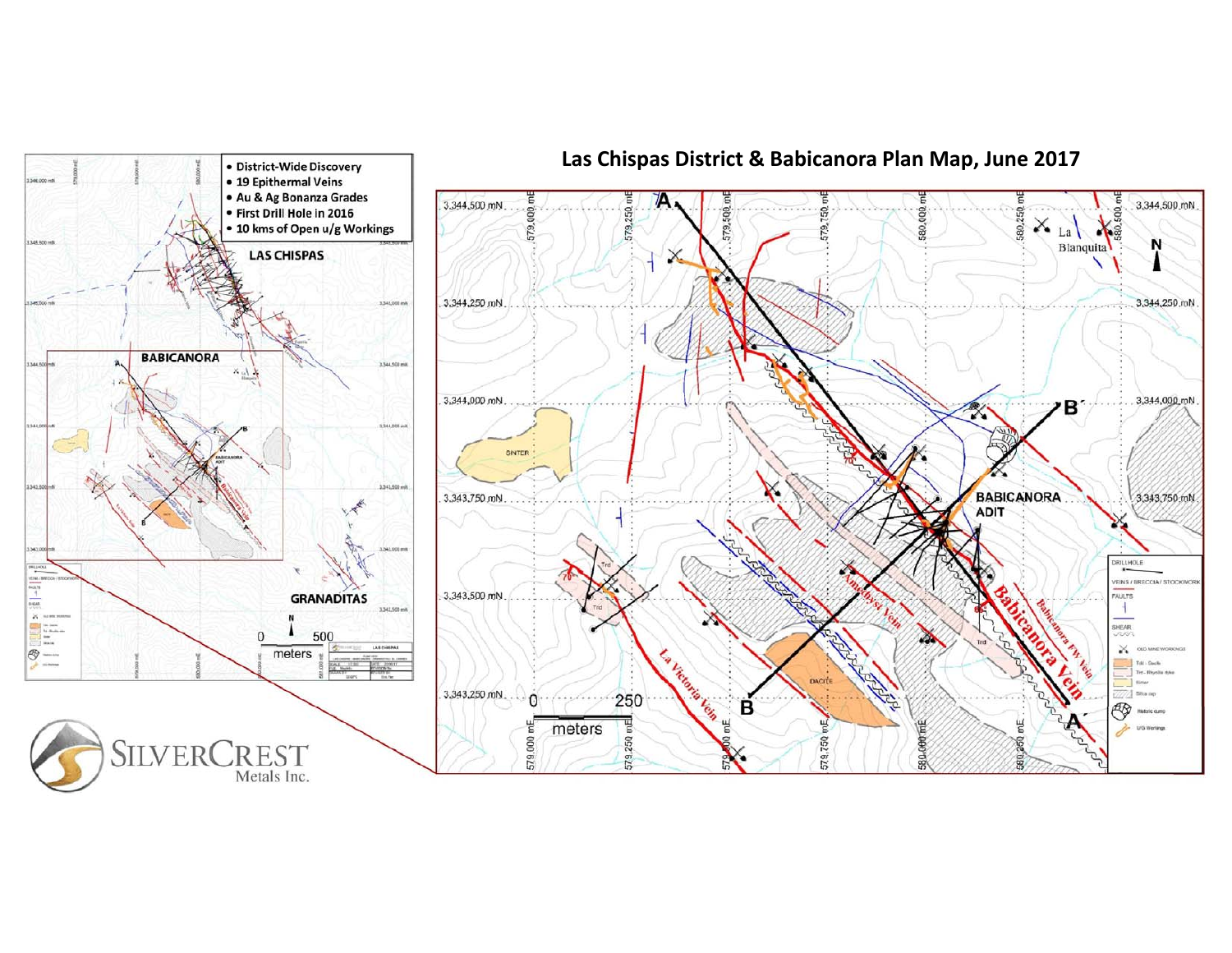# Long Section of Babicanora Vein Las Chispas Property, Looking Southwest